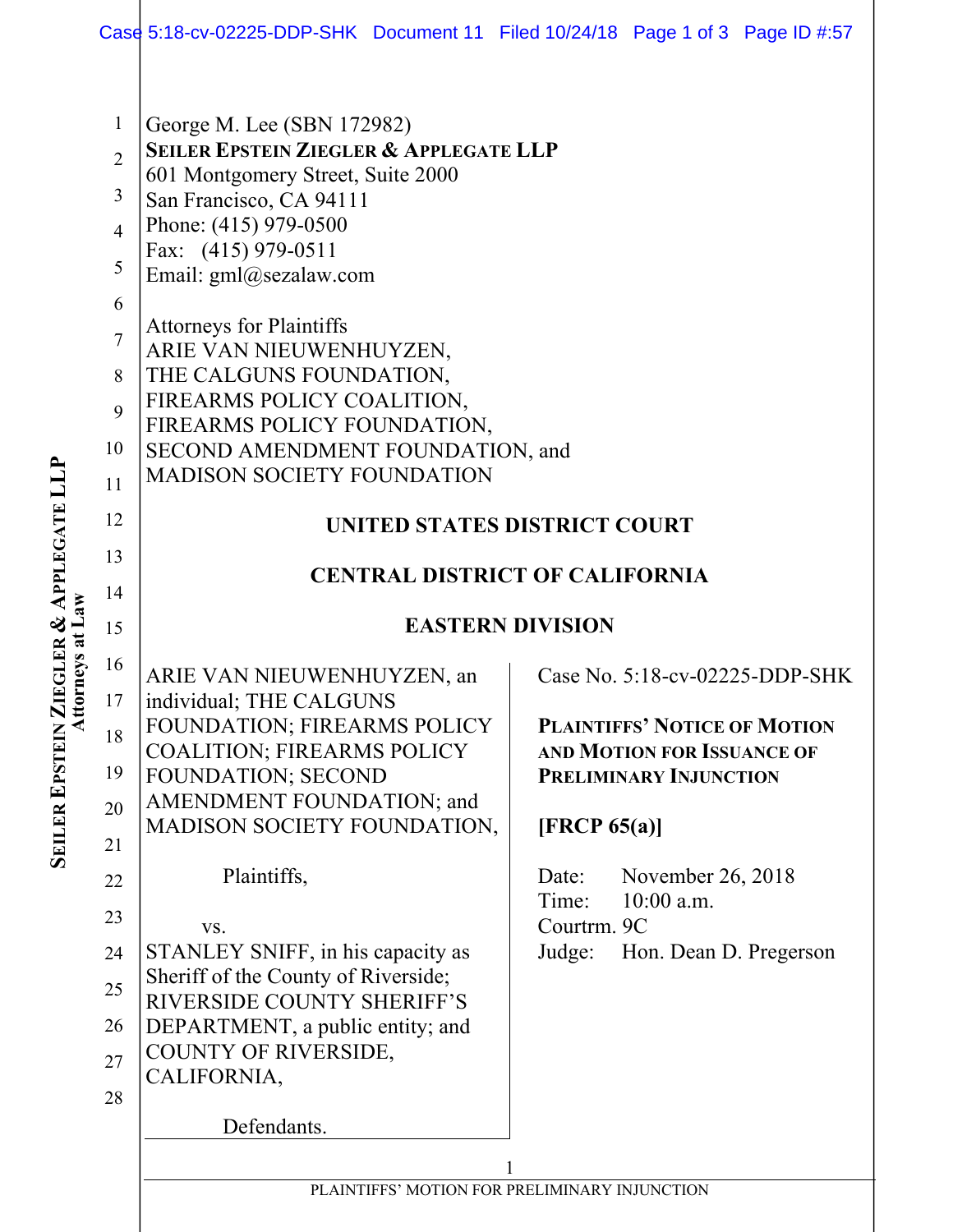1 TO ALL DEFENDANTS AND THEIR ATTORNEYS OF RECORD: 2 PLEASE TAKE NOTICE that on **November 26, 2018**, at **10:00 a.m.**, or as 3 soon thereafter as the matter may be heard in Courtroom 9C of the above-entitled 4 United States District Court, located at the United States Courthouse, 350 West 1st 5 Street, Los Angeles, CA. 90012, Hon. Dean D. Pregerson presiding, plaintiffs ARIE VAN NIEUWENHUYZEN, THE CALGUNS FOUNDATION, 6 7 FIREARMS POLICY COALITION, FIREARMS POLICY FOUNDATION, SECOND AMENDMENT FOUNDATION and MADISON SOCIETY 8 9 FOUNDATION ("plaintiffs") will and hereby do move this Court for an order 10 issuing a preliminary injunction pursuant to FRCP 65(a), enjoining defendants 11 STANLEY SNIFF, in his capacity as Sheriff of the County of Riverside, the 12 RIVERSIDE COUNTY SHERIFF'S DEPARTMENT, and the COUNTY OF 13 RIVERSIDE ("defendants") from enforcing, and continuing to enforce, implement 14 or abide by their policy which prohibits non-U.S. citizens who are otherwise Attorneys at Law **Attorneys at Law** 15 qualified, lawful permanent residents, not prohibited from owning firearms, from 16 applying or obtaining a permit to carry a concealed weapon ("CCW") under state 17 law. The grounds for this motion are that the defendants' CCW policies violate the 18 Equal Protection Clause of the Fourteenth Amendment, and the Second 19 Amendment to the United States Constitution, and otherwise conflict with and are 20 preempted by applicable state law, and that plaintiff has and will continue to suffer 21 irreparable injury in the absence of preliminary injunctive relief from such policies. 22

23 24 25 26 27 In support of this motion, plaintiffs and moving parties will rely upon this motion and memorandum of points and authorities attached hereto, the supporting declarations and exhibits thereto, the complete records on file of the above-entitled action, and other matters of which the Court may take judicial notice, and any other such evidence and argument as the Court may consider upon hearing of the matter.

28

**SEILER EPSTEIN ZIEGLER & APPLEGATE LLP**